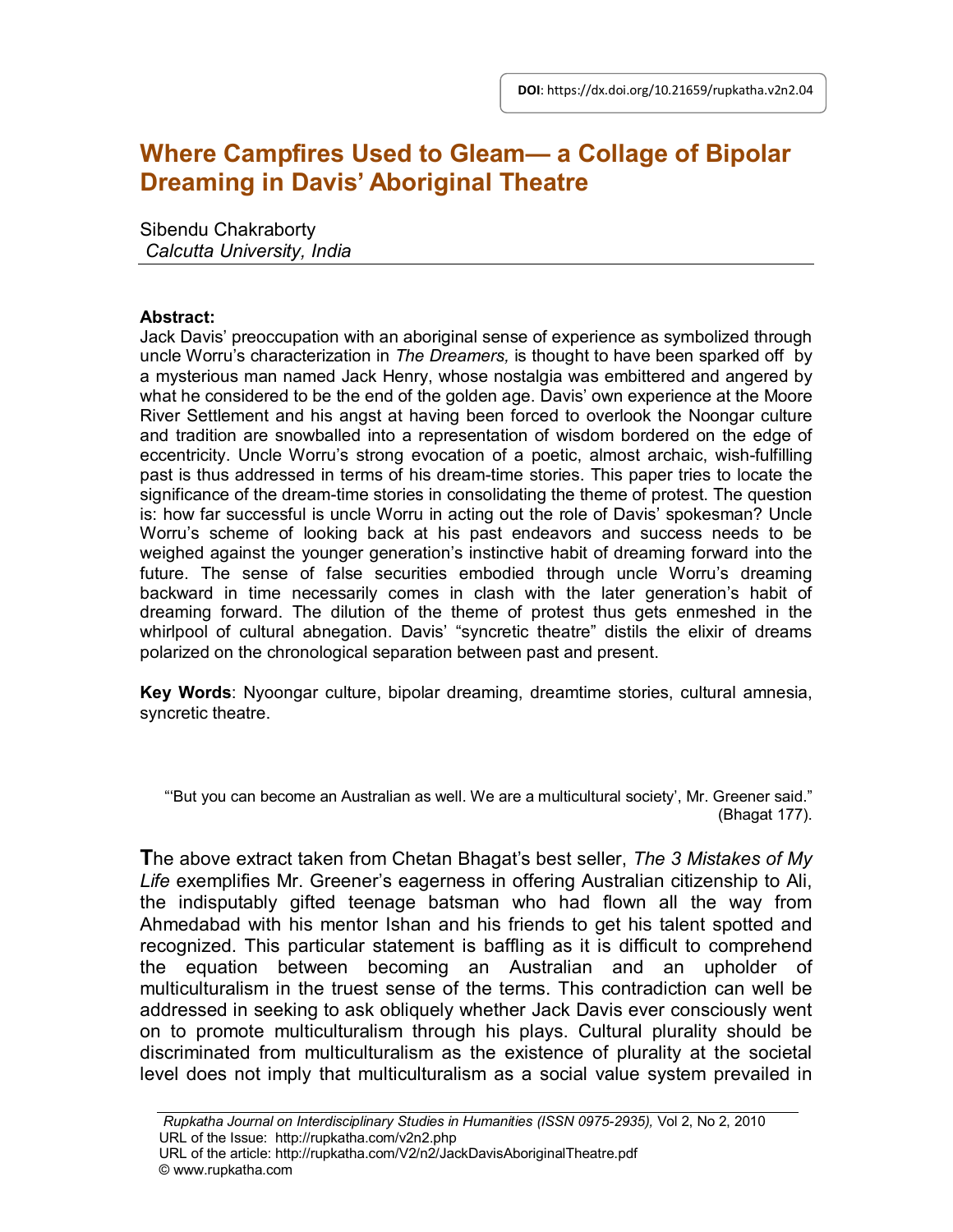these societies. As Gurpreet Mahajan in *The Multicultural Path: Issues of diversity and discrimination in democracy* rightly remarks: "Multiculturalism is concerned with the issue of equality: it asks whether the different communities, living peacefully together, coexist as equals in the public arena" (11). Ali, however, in Bhagat's fiction was emotionally repulsive to the idea of becoming an Australian and rigidly stood his ground against falling a prey to such ambivalent, highly contested discourse of multiculturalism by triumphantly claiming "I am an Indian. I want play for India. Not for anyone else." (178). Worru in Davis' play *The Dreamers* struggles against the "needles" (14), of white cultural indoctrination and rewrites a story of cultural opposition and aboriginal protest, symbolically challenging and subverting the much avowed and celebratory issue of multiculturalism. But Davis' plays then again, while incorporating both *blackfellas* and *wetjelas* can be said to have buttressed the theme of protest literature with a covert intention of paving a multicultural path in its very elementary form. This paper while inspecting the nature and significance of Aboriginal dreaming, as basically analyzed through Jack Davis' *The Dreamers*, will simultaneously aim at addressing the contingent yet highly contested cultural issues of nationalism and multiculturalism.

Jack Davis' *The Dreamers* (1982), the first drama written for his *First Born Trilogy*, although chronologically it comes second after *No Sugar* (1986), portrays the contemporary metropolitan experience of Aborigines, (i.e. precisely that of the Nyoongah community living in the Western part of South-West Australia) simultaneously celebrating the survival myth and resistance against marginalization. *The Dreamers* was first performed in 1973 in February, WA and then in 1975 at the Black Theatre in Sydney. This one act version was then resuscitated and extended in 1982 for the festival of Perth. In these early versions, the action was distributed over one day, from dawn to sunset. But in the 1982 version the main themes, already developed were represented in two acts, namely "Beeruk-Summer" (5), and "Moorga-Winter" (43), which also enriched the drama with added songs, dances and poems. Davis himself explains in "An interview" with Adam Shoemaker (1982):

*The Dreamers* in 1973 was more or less political—it had political overtones, especially in terms of local government. But this one is more or less a psychological play which deals with part-aboriginal people, Aboriginal people in an urban setting, but still it applies to any ethnic group throughout the play today. It could happen to Aboriginal people or Indian people or Eskimo people; it happens to non-Aboriginal people also. We all suffer from the same thing. (112)

This psychological rendering of the 1982 version informs the audience and scholars of its semiotic value. The title of the play, *"The Dreamers"* thus holds the key, unlocking a world of Dreamtime stories lurking in the recesses of the black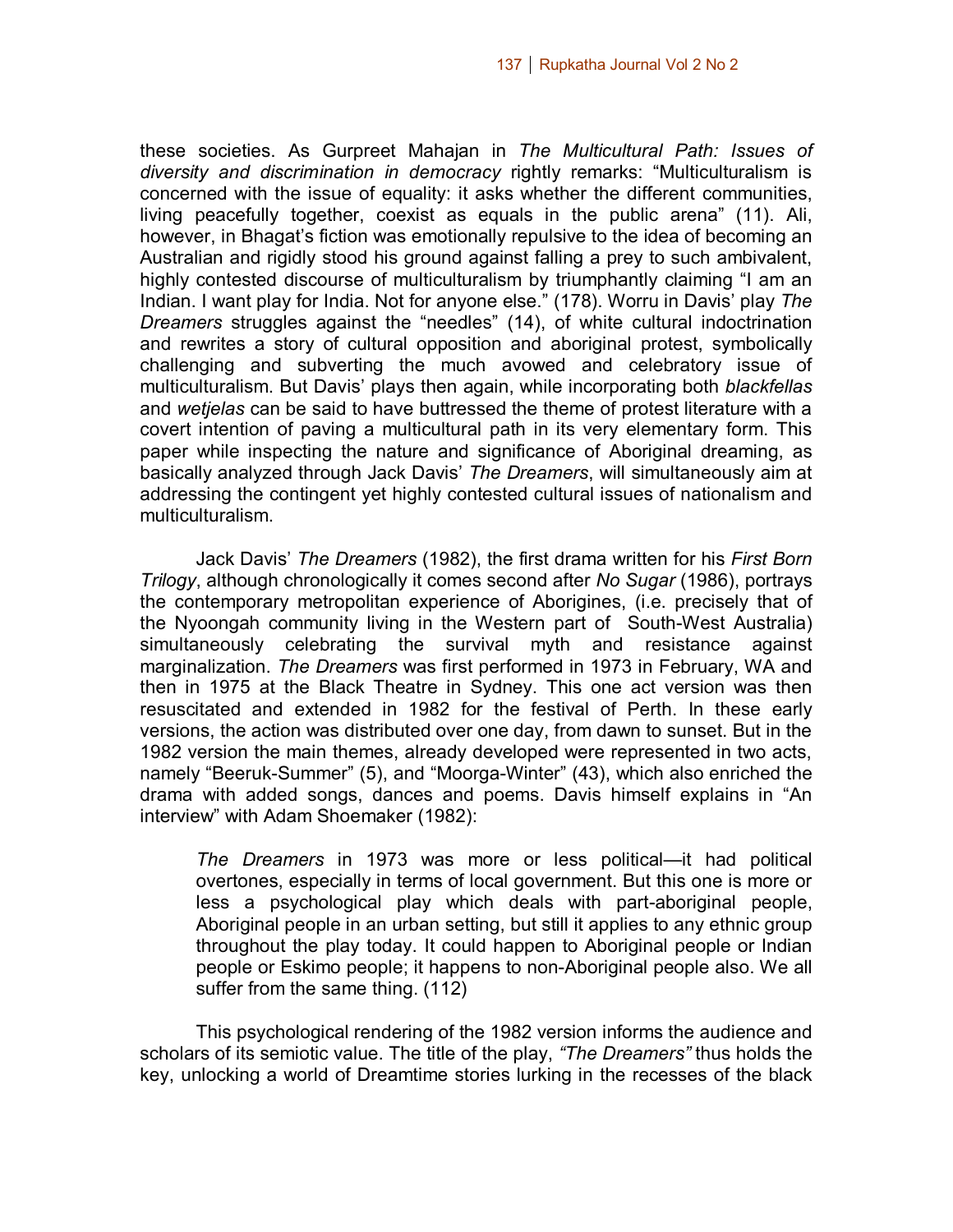#### 138 Where Campfires Used to Gleam— a Collage of Bipolar Dreaming in Davis' Aboriginal Theatre

Aboriginal past. This moving away from the political standpoint is also noticed in David Kerr's notion of looking at the performance as "least concerned with history as 'record' in the making of the play" (8). The title itself has an inherent split of connotational divide, dexterously separating uncle Worru from the rest of the Wallitch family members. The nature of the dreams that the members of the Wallitch family (except Dolly) individually or collectively fabricate, does not organically cohere to Worru's scheme of dreaming. Thus uncle Worru's occasional lapse into memories of bygone days somehow contextualizes the significance of the Dreamtime stories which form a part and parcel of the Aboriginal way of living. According to Australian Aboriginal culture all living things were created by ancient spirit ancestors. The stories of creation are known as the Dreamtime.<sup>1</sup> Dreamtime according to the Aborigines, describes the creation of the earth and how all living thing things were created. It is said that in the Dreamtime (the beginning), ancestral spirits inhabited the earth. As the spirits traveled over the country, their movement created the mountains, rivers, animals, and plants. These essential movements might be said to have imparted motion to the narrative which assumes a different order of reality in uncle Worru's remembrances more often than not punctuated with lapses of memory and ennui:

Milbert, Milbert, Milbert!.. Make a spear, I want to catch a kulkana Make spear, Milbert! Gidtj wah! (31)

This path of the dreaming, which seems largely irrelevant and lost to contemporary Aborigines in the play, helps Worru to attend a centre stage. As Mudrooroo argues in *Writing from the Fringe: A Study of Modern Aboriginal Literature*: "Aboriginal plays provide an opportunity for the fringe-dwellers to see themselves for the first time holding centre stage, talking back to the white man" (120). *The Dreamers* has its inspirational genesis especially from a late encounter between Worru and Davis. Fifteen years after having left Moore River, Davis met the aged Worru in urban Perth. Worru was the first person to introduce Davis to his Aboriginal heritage and perhaps in the process gained himself the controlling voice of the play. It is interesting to note that Jack Davis himself played out the role of uncle Worru in the 1982 production. Thus the questions regarding Worru's identity get caught up in the issues of performance and might obliquely lead to the substantiation of two distinct traditions- one which considers the enactment of a self in terms of performance as a kind of deception; and another which considers all descriptions of identity to rely on representations of performance. The narrative of the play thus straddles the polarities of a dream divided on the mode of realization and enactment.

The play opens in summer, closes in winter; opens with speech of Worru and ends with an epitaph over his death by Dolly; opens with youthful battle for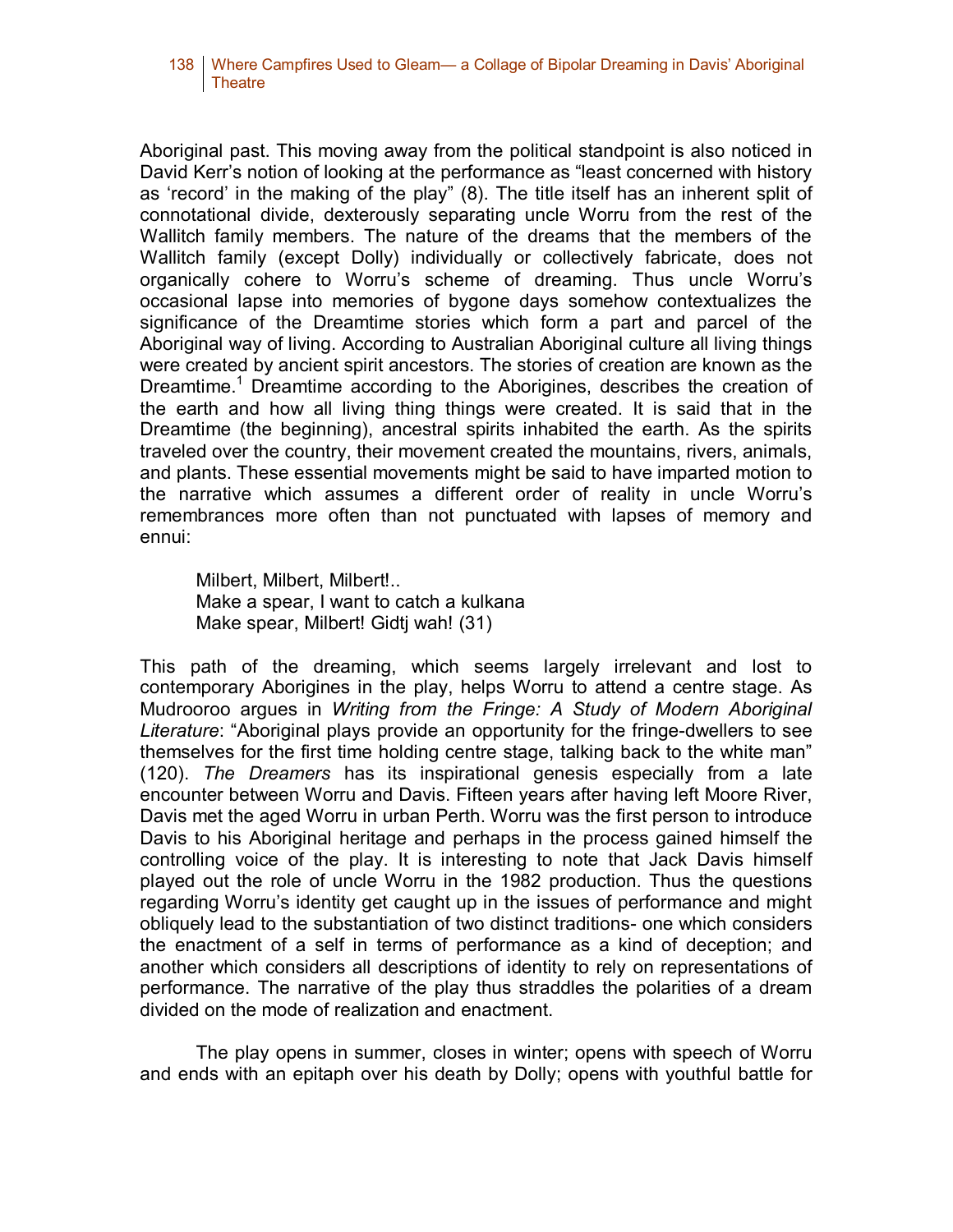water and soap and closes with an unknown apprehension of fear of an evil spirit that has rendered Worru lifeless. The play is built on a lot of contrasts ranging between that of responsible Dolly who shoulders the task of keeping the family fed and the house clean and Roy who together with Eli while away their time over the next bottle of "invalid port" (53), or the next game of cards; the little squabbles between Shane and Meena. While the former fixed his mind on sporting achievements, the girl is not reluctant to discontinue studies in favour of late nights and panel vans. Again there is an ideological tussle between Eli, with his simplistic views on Robert, the professional man who ends humiliating Eli unintentionally.

The play is resonant with the interplay of dance, mimicry, improvisation, music, body painting spectacles which nonetheless inflate and expand the European drama proper with an Aboriginal sense of expansion and enrichment of meaning. Christopher Balme goes on to locate a notion of 'theatrical syncretism' in Jack Davis' plays. According to Balme "syncretic theatre"<sup>2</sup> can be defined as "those theatrical products which result from the interplay between westerntheatrico–dramatic tradition and indigenous performance forms of a postcolonial culture." (210). Thus theatrical syncretism in many cases might also be looked upon as a conscious strategy to forge in a new form of theatre in the light of colonial or postcolonial experience. Christopher Balme again does look at syncretic theatre as an "[…] effective means of decolonizing the stage, utilizing as it does the performance forms of both European and Indigenous cultures in a creative recombination of their respective elements without slavish adherence to the one tradition or the other" (211).

Besides giving due importance to traditional body language, Davis uses numerous dancing scenes in *The Dreamers* which reassures the postcolonial subjectivity. As Helen Tiffin argues that the enactment of these traditional ceremonial dances adds to the individual's identity by upholding the significance of culturally codified rituals.<sup>3</sup> Davis' writing style happily foregrounds such "a mixture of social realism, and the anti-naturalistic style he uses to represent the Dreamtime world."<sup>4</sup> Mudrooroo calls it "Aboriginal reality"<sup>5</sup> (124), which challenges the western forms of reality and representations. It is an approach which favours a notion of identity as composite, fragmented and self-divided. Instead of reaching out for definite identification, it is revealed in the hesitations and ambiguities presented by the performances which forge new ways of representations. Thus identities are produced rather than being rediscovered which pave the way for transformational theatre.

In contradistinction to *Kullark*, where the Apartheid stage of Australian legislative intercultural policies is represented, *The Dreamers* is more concerned with the Assimilationist stage of interaction. It is no less ironic to witness Meena trying to manage a project on "Aborigines" (32). The White educational system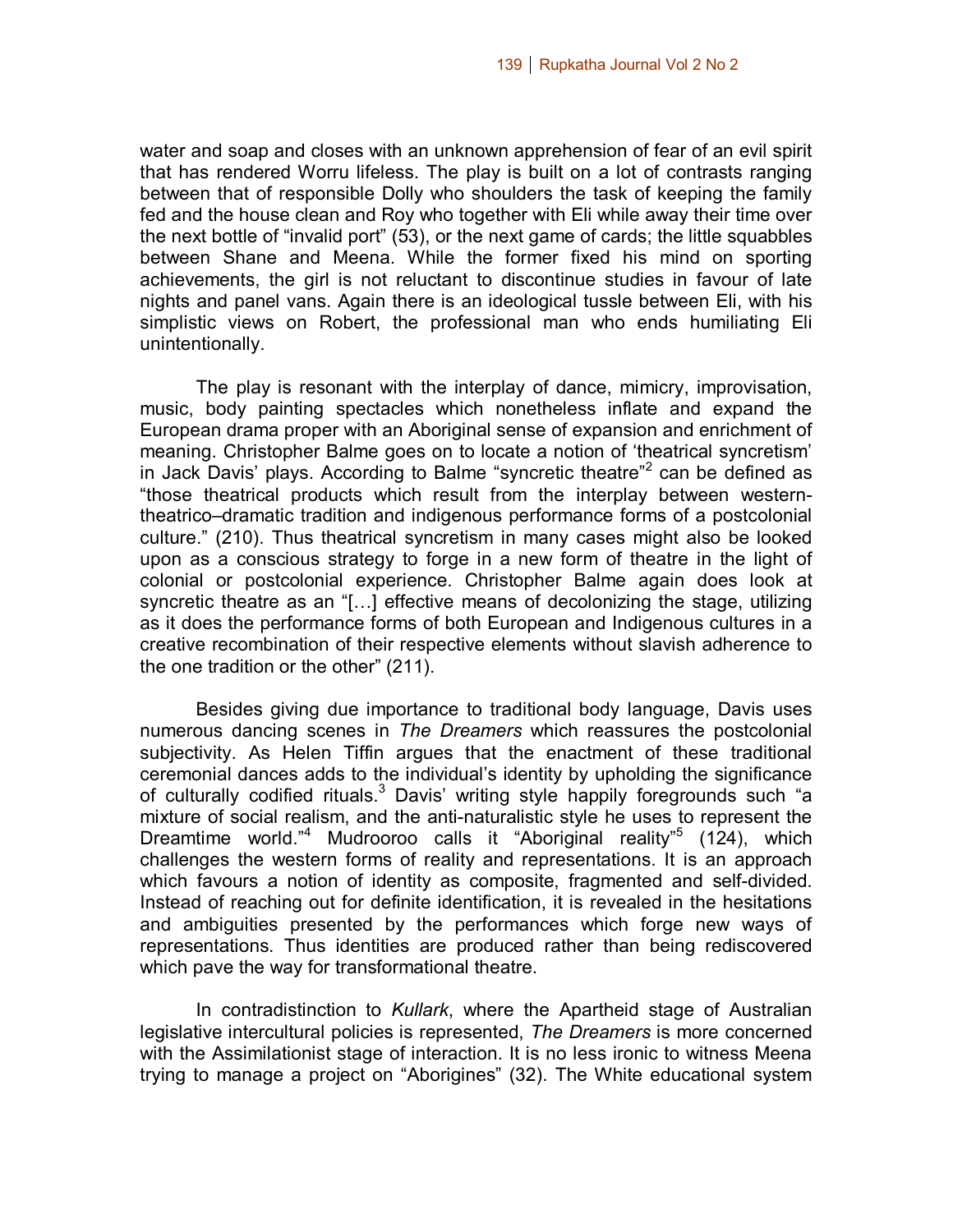#### 140 Where Campfires Used to Gleam— a Collage of Bipolar Dreaming in Davis' Aboriginal Theatre

has been instrumental in making her learn the history of her own race of people by administering a project. Maryrose Casey in *Creating Frames-Contemporary Indigenous Theatre* writes:

"Assimilation was adaptation and this adaptation was conceived as exclusively one way. This was enunciated as the official policy from the early 1960s. The goal of assimilation meant an ultimate loss of identity for Aboriginal people and their absorption into a monocultural Australian society" (151).

Another moment of the oppositional contact between the *wetjala* and Aboriginal reality takes place while Darren, a *wetjala* friend of Meena and Shane bursts into scene six of Act one literally and symbolically cutting Worru's dream like remembrances short. Worru then in a trance was mumbling:

"They come from that way. They was real bad. Round face, an' they was white, jus' like wetjalas, an' they' ad red eyes, an' red' air, an' them scream, an' shout, sing out in the night time, in the pine plantation, jus' like koolangahs" (26).

Uncle Worru under a spell of utter surprise initially took the red haired Darren to be an evil spirit, "*widartji*" (27). This is followed by a superb theatrical piece of sheer improvisation where the Assimilationist stage of interaction is subverted as uncle Worru's encounter with Darren projects an instance of passing on the linguistic competence of the Nyoongah community undermining the official version of assimilation. The entire incident leaves Darren guessing whether the old man is "real" (28). So uncle Worru comes down as an age old entity whose reality of existence is questioned through the lips of a *wetjala* child. Worru is a dreamer whose mazy intricate ways of dreaming make sense only to Dolly. Roy, Peter, Eli constitute a mixed generation of dreamers, who dream over liquor and useless card dreams into self oblivion. The essential hollowness that surrounds the lives of Roy, Eli, and Peter is somehow ironically eased by their inculcation of a sense of self- hatred. Thus Eli bad mouths the *blackfellas*: "Can't stand the bastards" (37), in act one, scene seven. The gradual erosion of the Aboriginal ways of living, value system rarely resisted (none else other than Dolly and Robert) is fabricated into a metanarrative of cultural amnesia. It is a thoughtless abnegation of one's own root and cultural richness in the sand of forgetfulness and self-oblivion. Jack Davis is never far from criticizing this selfdestructive attitude, he finds among the second, third generations of Aborigines including half-white and mixed blood members of the Nyoongah community. Worru's recurring refrain in the play, in act one, scene nine as for instance:

You have turned our land into a desolate place. We stumble along with a half-white mind.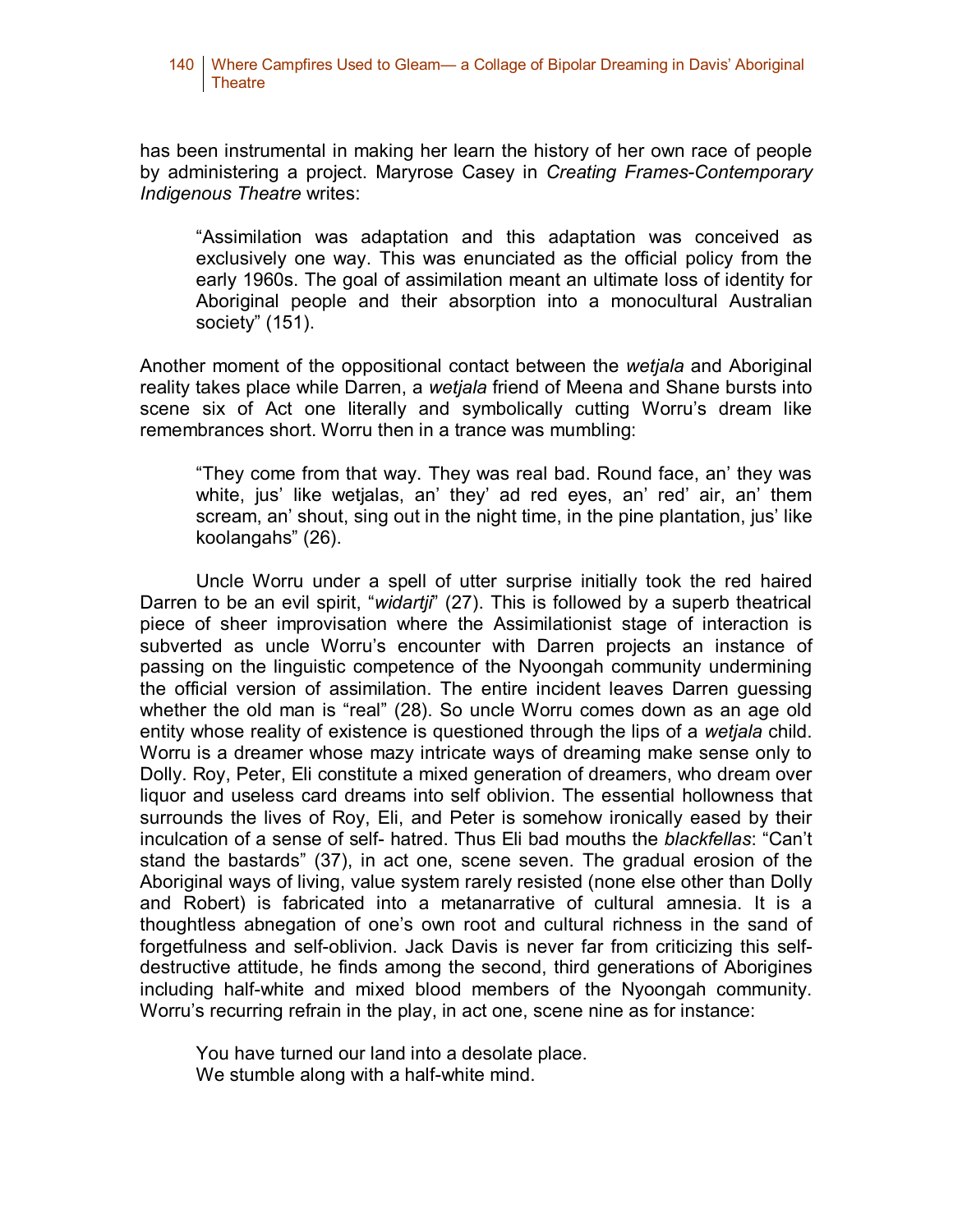Where are we? What are we? Not a recognised race There is a desert ahead and a desert behind. (41)

Again, "The tribes are all gone. /The spears are all broken; […]" (41), are instances of the deep heart felt desire to regain contact with his dreamtime, mythic and wish fulfilling past. Worru in his own little way may be said to have given birth to his notion of nationhood. Benedict Anderson in *Imagined Communities* comments: "If nation-states are widely conceded to be 'new' and 'historical', the nations to which they give political expression always loom out of an immemorial past, and still more important, glide into a limitless future" (11-12).

The virtual quality of the nation, which makes it seem at one with itself, fosters the meta-narrative of a self-identical, confident historical identity which according to Homi K. Bhabha excludes those elements that do not fit in its structure. Bhabha holds that: "The language of culture and community is poised on the fissures of the present becoming the rhetorical figures of a nation past" (142). Thus uncle Worru's vision of looking back at his pre-colonial Aboriginal past constitutes his idea of nation which is analogous with Anderson's "idea of a sociological organism moving calendrically through homogeneous, empty time is a precise analogue of the nation, which is also conceived as a solid community moving steadily down (or up) history" (26). Jack Davis' *The Dreamers* may be looked upon as an instance of "double narrative movement" (Bhabha 145), where Worru by upholding and internalizing an undiluted Aboriginal way of existence treads the pedagogical path, complimented and contested by the successive generations of black, half-white and culturally bleached individuals whose processual dreams are rife with confusion, dullness and isolation.

Critiquing multiculturalism in the Australian perspective draws one into the debate regarding the differences between descriptive and prescriptive models of multiculturalism. There has been subtle differences between multiculturalism "as marginal reality in a mainly Anglo-Celtic society and multiculturalism displacing Anglo-Celtic culture to become the identity of the nation [itself]" (Hage 59). This opens up a gap between theory and practice. James Jupe<sup>6</sup> in a book on Australian immigration writes:

The often repeated and incorrect claim that Australia is the "'most multicultural society in the world' does not bear close inspection. It is certainly much more multicultural than it was fifty years ago when the post-war immigration program began. It is even more multicultural than it was at Federation in 1901, when 20 percent of its peoples were overseasborn and it had large German and Chinese minorities. But it is still much more a 'British' society than either Canada or United States in terms of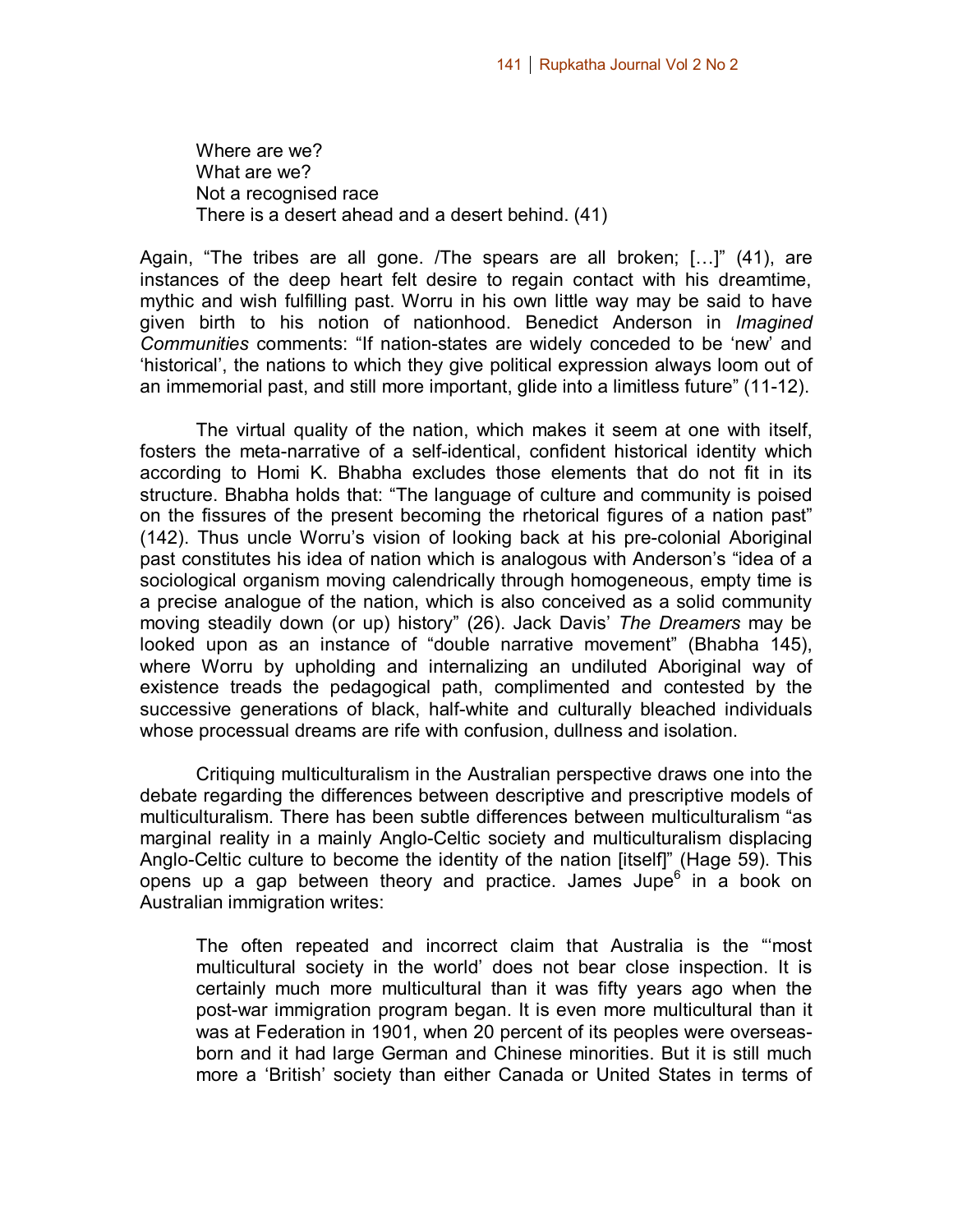### 142 | Where Campfires Used to Gleam— a Collage of Bipolar Dreaming in Davis' Aboriginal Theatre

origins. Nor can it compare with such truly multicultural societies as India, Russia, Indonesia, Papua New Guinea or most of the states of Africa. Its social, intellectual, business and political elites are still overwhelmingly of British origin; three-quarters of its people speak only English; and a similar proportion subscribe, however nominally, to Christian denominations. (5-6)

Jack Davis' *The Dreamers*, unlike *Kullark* and *In Our Town* plays down the significance of radical aboriginal protest. *The Dreamers* is much more concerned with an underlying theme of rebuilding of one's own ethnic identity by acknowledging the ethnic diversity as one of the chief constituent of multiculturalism. Thus "multiculturalism is not just a statement of the discrimination of cultural minorities in the nation-state, it represents an agenda promoting cultural diversity is considered an essential condition for ensuring equal treatment for communities within the polity" (Mahajan 146). Questions of identity in general and Aboriginal identity in particular act as a leitmotif and link multiculturalism with promoting diversity and enhancing equal treatment. One can not possibly afford to overlook the Aboriginal anxieties that writ large on Worru's wizened countenance as he begins a "stumbling version of a halfremembered tribal dance" (18). Peter's own "disco dance" amidst a traditional Noongar performance very subtly offers a glimpse of an envisaged multicultural society. But Worru's symbolic tangling fall freezes the scene on a note of indeterminacy as it breeds suspicion regarding the much avowed unbiased nature of ahistorical readings of culture.

Frank Mc Kone while reviewing a Wesley Enoch's production of *The Dreamers* starring Rachael Maza and Kevin Smith in 2002 commented that "Noongar Aboriginal writer Jack Davis (1917-2000) proves to be our equivalent of Miller, Tennesse Williams and the seminal Irish playwright J.M.Synge all rolled into one." Such adulation can be significantly conceived if Linda Loman's last lament in *The Death of a Salesman* can be compared at per with Dolly's heart rendering epitaph over Worru's grave:

I will let you dream-dream an old friend Of a child and a man in September, Of hills and stars and the river's bend; Alas, this is all to remember. (71).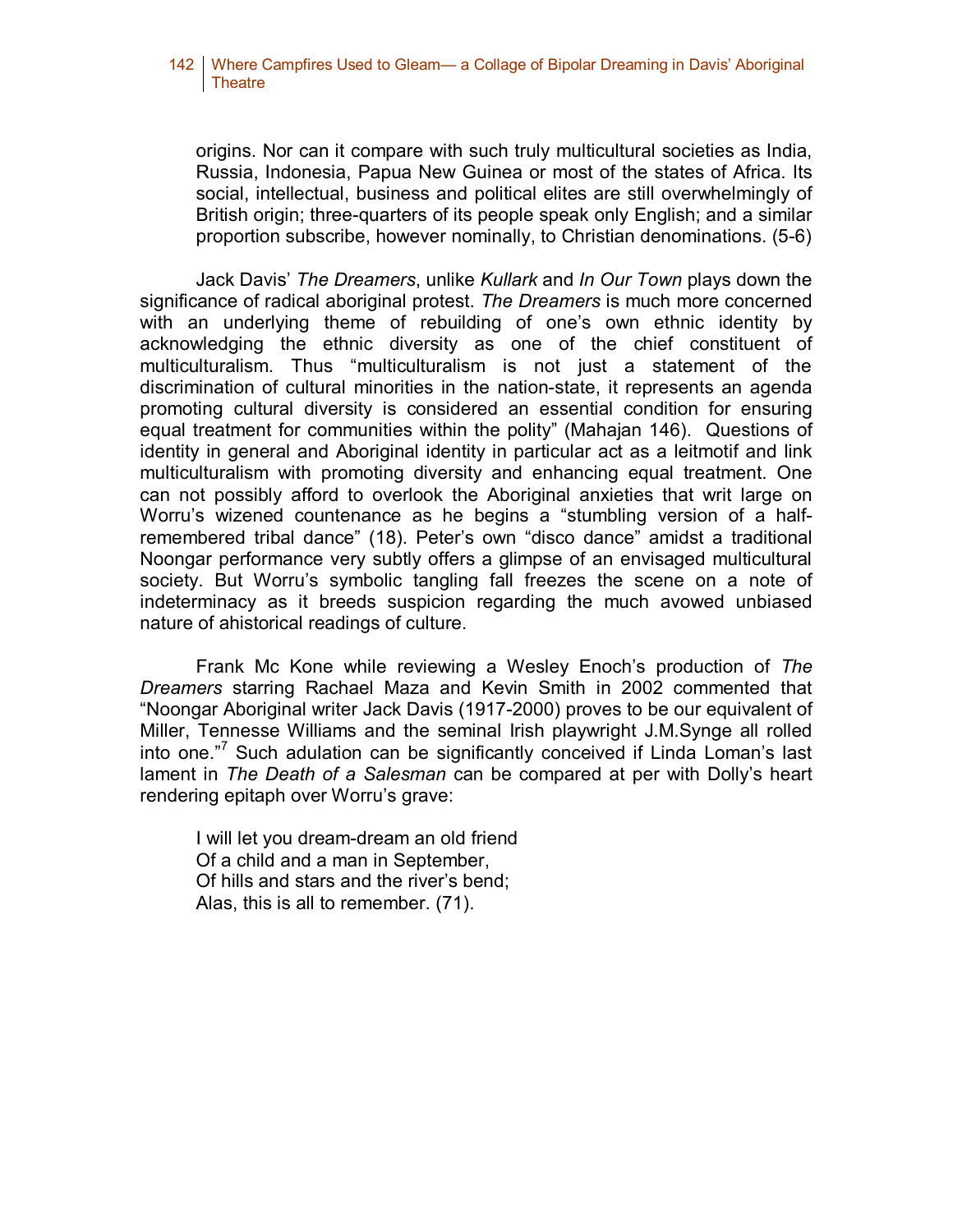#### **Notes**

<sup>1</sup> The expression 'Dreamtime' is generally used to refer to the time before time or the time of creations of all things. 'Dreaming' is often used to refer to an individual's or group's set of beliefs or spirituality. Thus 'Dreaming' is a term used by aborigines to describe the relations and balance between the spiritual, natural and moral elements of the world.

 $2$  See Balme, Christopher. "Syncretic Theatre: The Semiotics of Post Colonial Drama and Wole Soynka's *Death and the King's Horseman*". *New Theatre in Francophone and Anglophone Africa.* Ed. Anne Fuchs. Amsterdam: Rodopi, 1999. 209-226. Again Christopher Balme goes on to define 'syncretic theatre' as "the mixing of the Western theatrical model of dialogic drama with the traditional performance forms …" in "The Aboriginal Theatre of Jack Davis: Prolegomena to a Theory of Syncretic Theatre". *Crisis and Creativity in New literatures in English*, Ed. Geoffrey Davis and Hena Maes-Jelinek(Cross/Cultures 1; Amsterdam: Rodopi, 1990): 404-417.

<sup>3</sup> See Ashcroft, Bill, Gareth Griffith and Hellen Tiffin, eds. *The Post-colonial Studies Reader.* London: Routledge, 1995. 342. Here Tiffin argues that dance is typical of postcolonial theatre thanks to its "function to recuperate post-colonial subjectivity because movement helps constitute the individual in society".

<sup>4</sup> See Saunders, Justine. Introduction. *Plays from Black Australia*. Sydney: Currency Press, 1989. vii-xi.

<sup>5</sup> See Narogin, Mudrooroo. *Writing from the Fringe: A Study of Modern Aboriginal Literature.* Melbourne: Hyland House, 1990. 124. Here Mudrooroo writes that the dance is instrumental in breaking the realistic frame and shifts the "play out of an essentially realistic mode and into Aboriginal reality".

<sup>6</sup> See Huggan, Graham. "Multiculturalism and its Discontents". *Australian Literature: Postcolonialism, Racism, Transnationalism*. Melbourne: Oxford UP, 2007. 108-44, for detailed analysis.

<sup>7</sup> See Mc Kone, Frank. Rev. of *Dreamers by Jack Davis. Directed by Wesley Enoch. Starring Rachael Mazza and Kevin Smith.* 2002. 23 June 2008 <http://members.optusnet.com.au/~frankmckone/welcome.htm>

## **Works Cited**

Anderson, Benedict. *Imagined Communities: Reflections on the Origin and Spread of Nationalism*, London: Verso. 1991.

- Ashcroft, Bill, Gareth Griffith and Hellen Tiffin, eds. *The Post-colonial Studies Reader.* London: Routledge, 1995.
- Balme, Christopher. "Syncretic Theatre: The Semiotics of Post Colonial Drama and Wole Soynka's *Death and the King's Horseman*". *New Theatre in Francophone and Anglophone Africa.* Ed. Anne Fuchs. Amsterdam: Rodopi, 1999. 209-226.